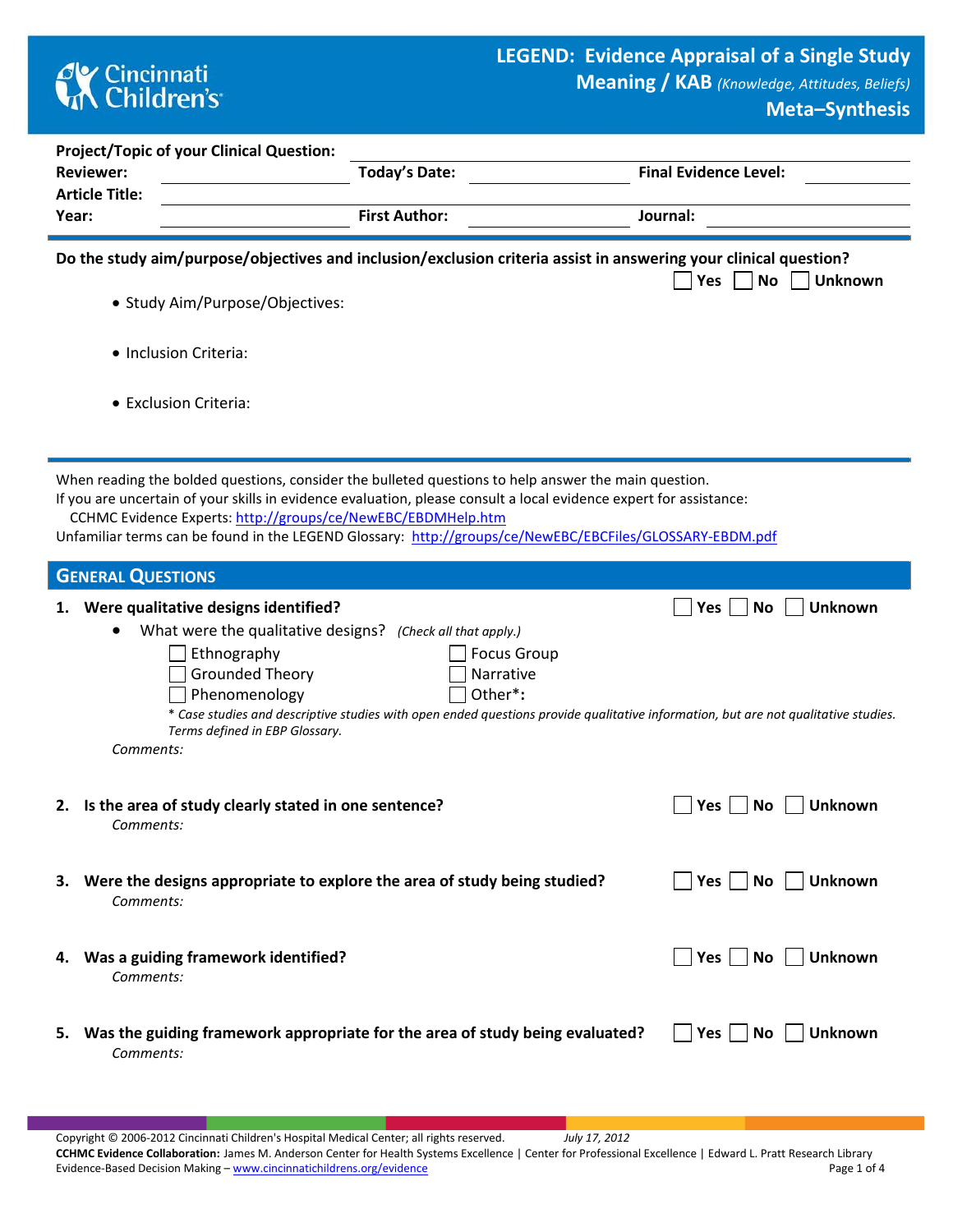| Cincinnati<br>K Children's                                                                                                                                                                                                                                     | <b>LEGEND: Evidence Appraisal of a Single Study</b><br><b>Meaning / KAB</b> (Knowledge, Attitudes, Beliefs)<br><b>Meta-Synthesis</b> |
|----------------------------------------------------------------------------------------------------------------------------------------------------------------------------------------------------------------------------------------------------------------|--------------------------------------------------------------------------------------------------------------------------------------|
| 6. Were participants selected in accordance with the needs of the study<br>(i.e., purposeful sampling)?<br>Comments:                                                                                                                                           | <b>Unknown</b><br><b>No</b><br>Yes $ $                                                                                               |
| Were the settings clearly identified for the area of study being studied?<br>7.<br>Were the settings appropriate for the area of study being studied?<br>Comments:                                                                                             | <b>Unknown</b><br>$Yes \mid \text{No}$                                                                                               |
| 8. Were the contexts of the participants analyzed using the words of the<br>participants in all included studies?<br>Comments:                                                                                                                                 | $Yes \mid \text{No}$<br>Unknown                                                                                                      |
|                                                                                                                                                                                                                                                                | <b>EVALUATION CRITERIA FOR QUALITATIVE STUDIES</b>                                                                                   |
| <b>CREDIBILITY:</b><br><b>ARE THE FINDINGS CREDIBLE?</b>                                                                                                                                                                                                       |                                                                                                                                      |
| 9. Was the credibility of included studies reported?<br>Comments:                                                                                                                                                                                              | <b>Unknown</b><br><b>No</b><br>Yes $ $                                                                                               |
| <b>CONFIRMABILITY:</b><br><b>ARE THE FINDINGS VERIFIED WITHIN THE CONTEXT?</b>                                                                                                                                                                                 |                                                                                                                                      |
| 10. Did the researchers report how findings (themes) were confirmed?<br>How were findings confirmed? (Check all that apply.)<br>٠<br>Participants<br>Experts<br>Reflections with Participants throughout Study<br>Use of Field Notes<br>Comments:              | Unknown<br><b>No</b><br>Yes $ $                                                                                                      |
| <b>MEANING IN CONTEXT:</b>                                                                                                                                                                                                                                     | ARE THE FINDINGS REPORTED WITHIN THE CONTEXT OF THE AREA OF STUDY?                                                                   |
| 11. Do the researchers discuss the essence (meaning) of the findings (themes) within<br>the socio-cultural context?<br>Were the findings reported in terms of the context:<br>of the participants<br>of the culture / group<br>of the environment<br>Comments: | $Yes \mid \text{No}$<br>Unknown                                                                                                      |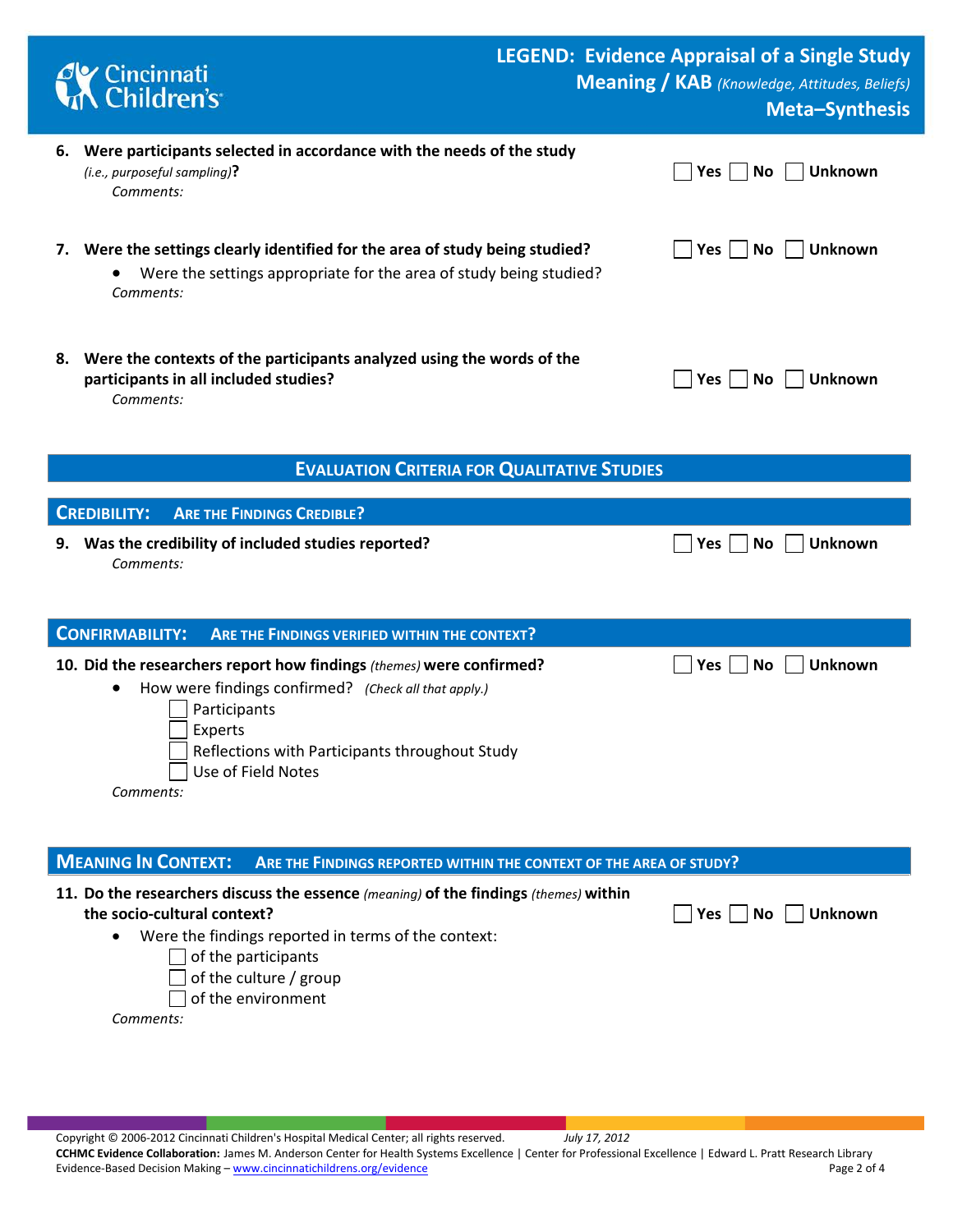

**Meta–Synthesis**

| <b>SATURATION:</b><br>WAS THE DATA COLLECTED UNTIL THERE WAS NO NEW INFORMATION COMING FORTH? |                                                                                                                                                                                            |                              |  |  |  |
|-----------------------------------------------------------------------------------------------|--------------------------------------------------------------------------------------------------------------------------------------------------------------------------------------------|------------------------------|--|--|--|
| Comments:                                                                                     | 12. Was saturation discussed and reached in the included studies?                                                                                                                          | <b>Unknown</b><br>Yes<br>No. |  |  |  |
| <b>RECURRENT PATTERNING:</b>                                                                  | IS THERE CONSISTENCY IN REPEATED PATTERNS, THEMES, & ACTS OVER TIME?                                                                                                                       |                              |  |  |  |
| Comments:                                                                                     | 13. Were the data analysis methods identified in the included studies?                                                                                                                     | <b>Unknown</b><br>Yes<br>No. |  |  |  |
| $\bullet$<br>٠<br>Comments:                                                                   | 14. Were the themes reported in terms of the theoretical framework?<br>Were the themes supported by raw data?<br>Did the raw data fall into patterns?<br>Were patterns reported as themes? | Yes<br><b>Unknown</b><br>No. |  |  |  |

## **TRANSFERABILITY: ARE THE FINDINGS TRANSFERABLE?**

| 15. Was this information gained from the study applicable to my patient population? $\Box$ Yes $\Box$ No $\Box$ Unknown |  |
|-------------------------------------------------------------------------------------------------------------------------|--|
| Comments:                                                                                                               |  |

**ADDITIONAL COMMENTS OR CONCLUSIONS ("TAKE-HOME POINTS"):**